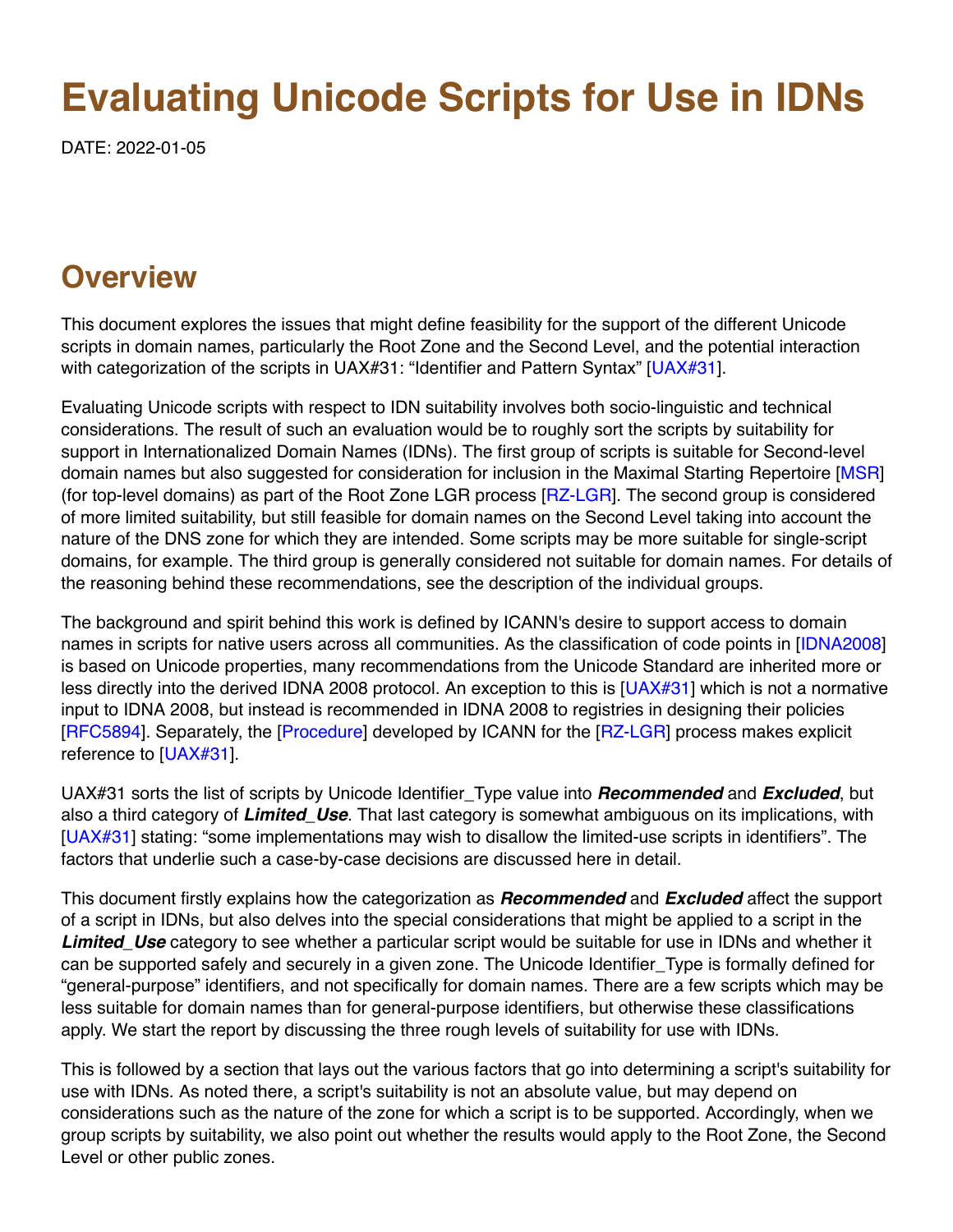The final section sets out the requirements for defining label generation rules (LGR) sufficient for a safe and secure support of IDN labels in a given script.

## **Scripts Suitable for Use with Top-level IDNs**

The determination of which scripts are suitable for use with top-level IDNs is reserved to the [[RZ-LGR\]](#page-9-1) process. In that process, the Integration Panel is charged with developing a Maximal Starting Repertoire [\[MSR](#page-8-0)] that positively lists all code points that are available to the various script-specific Generation Panels in developing LGR proposals for their script. Scripts for which no code points are included in the [[MSR](#page-8-0)] are therefore excluded from the Root Zone. (Note that within each script many code points are excluded as well). The Root Zone process, as defined in [\[Procedure\]](#page-8-2), balances the desire to accommodate a very wide range of user communities with the need for stability and security of the Root Zone.

The development of the [[MSR\]](#page-8-0) started with all the scripts that have Unicode Identifier\_Type *Recommended*, which [\[UAX#31](#page-9-0)] asserts are scripts that are in "widespread everyday common use". The [\[MSR](#page-8-0)] review confirms the suitability of all of these scripts, with the exception of **Bopomofo**, which the [\[MSR](#page-8-0)] regards as not suitable at the top level due to its restricted field of applicability. At the time of this writing almost all of the scripts shortlisted for the Root Zone have been thoroughly vetted for their suitability and desirability for IDNs. The basis for the recommendation to include them in the Root Zone has been extensively documented as part of the [\[RZ-LGR](#page-9-1)] effort, as has their subset of code points actually permitted for TLDs.

For the current state of [[RZ-LGR](#page-9-1)] development, the fact that a script is listed as *Recommended* in [\[UAX#31](#page-9-0)] effectively represents a necessary condition for considering a script suitable for use with top-level IDNs, but the final determination is made as part of the [[RZ-LGR](#page-9-1)] process. The actual [[MSR](#page-8-0)] further narrows each script so only code points in widespread everyday common use are included, with rare, historical, obsolete, technical and specialized additions to a script's repertoire excluded. As documented in [\[MSR](#page-8-0)] and [\[RZ-LGR\]](#page-9-1), this involves a detailed examination of the code points actually used in living orthographies in vigorous use. One factor in that analysis is the [[EGIDS\]](#page-8-3) level for the language, which the [\[MSR](#page-8-0)] takes as a proxy for the likely use of the associated orthographies.

Section 2.3.2.3 of [\[RFC5890\]](#page-8-4) specifies that because of the "*diversity of characters that can be used in a Ulabel and the confusion they might cause, such restrictions are mandatory for IDN registries and zones"* and points to this statement in [\[RFC5891](#page-8-5)]:

"In order to avoid intentional or accidental attacks from labels that might be confused with others, special problems in rendering, and so on, the IDNA model requires that registries exercise care and thoughtfulness about what labels they choose to permit. That issue is discussed in Section 4.3 of this document which, in turn, points to a somewhat more extensive discussion in the Rationale document [\[RFC5894](#page-9-2)]."

A key motivation behind the focus on active modern use in the [\[MSR\]](#page-8-0) is that IDNs are intended to serve users as useful mnemonics in their own, familiar writing system. Extensions for rare or specialized use, including historic or extinct orthographies do not make good candidates for useful mnemonics, because ordinary users cannot read or type them. Most likely, they will confuse them with similar looking, more familiar code points, thus creating a security issue. [\[RFC5894\]](#page-9-2) states this as follows:

"In general, users will benefit if registries only permit characters from scripts that are wellunderstood by the registry or its advisers. If a registry decides to reduce opportunities for confusion by constructing policies that disallow characters used in historic writing systems or characters whose use is restricted to specialized, highly technical contexts, some relevant information may be found in Section 2.4 (Specific Character Adjustments) of Unicode Identifier and Pattern Syntax [[UAX#31\]](#page-9-0), especially Table 4 (Candidate Characters for Exclusion from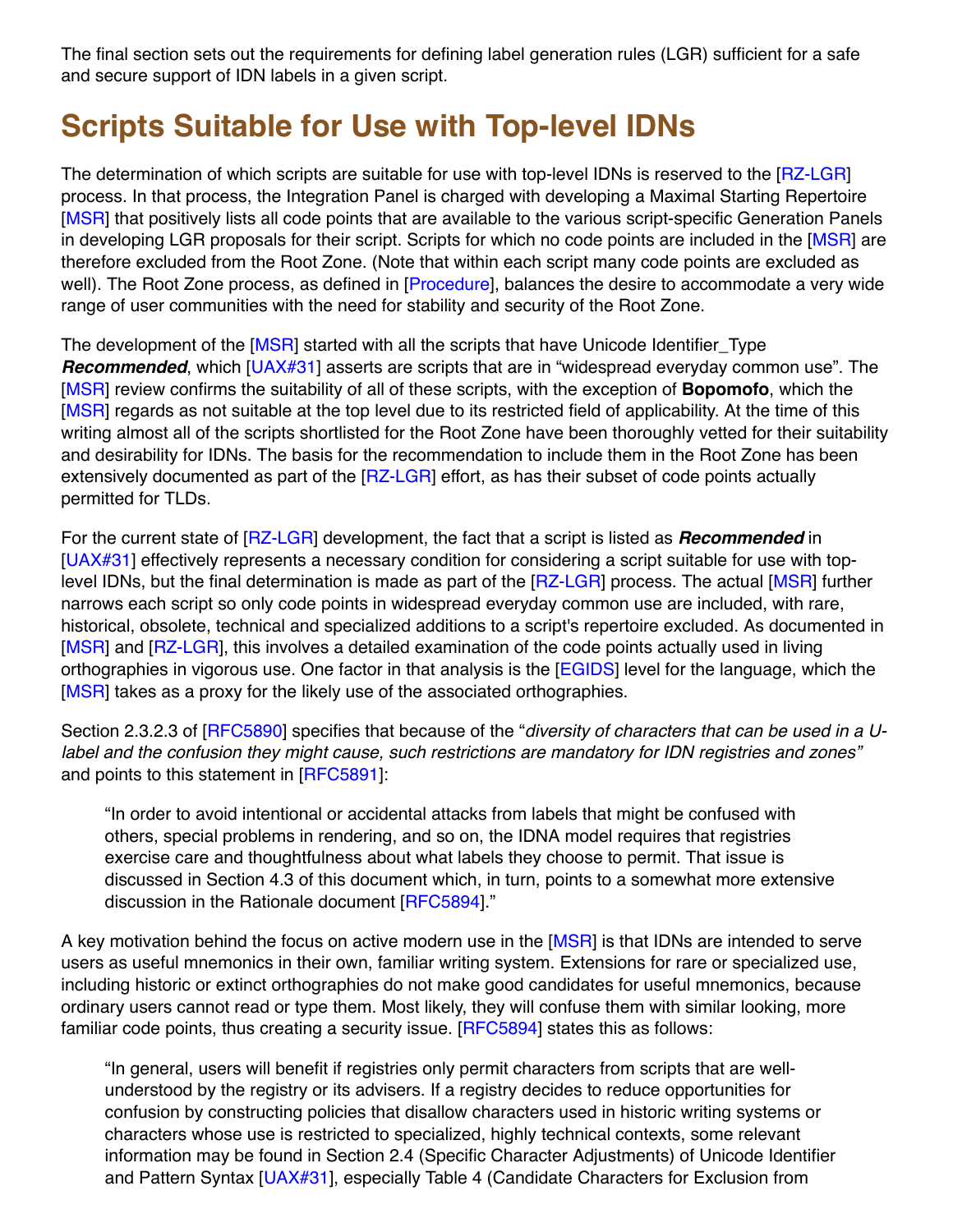Identifiers), and Section 3.1 (General Security Profile for Identifiers) in Unicode Security Mechanisms [[UTS#39](#page-9-3)]."

There is a diminishing return in supporting scripts or code points outside the set defined in [[MSR](#page-8-0)]: except for digits and a few other code points excluded from the Root Zone solely due to the Letter Principle, there are few users who will have strong needs for any additions, or even benefit from them.

All scripts suitable for use with top-level IDNs should also be considered suitable for use on the Second [Level, assuming a set of Label Generation Rules has been developed that contain the Required Elements](#page-5-0) for Label Generation Rules.

There are a small number of scripts not currently recommended for which the nature of their use is potentially undergoing a change, whether due to concerted efforts to recruit populations to adopt the use of the script or due to increased literacy and in particular digital use for a script, or both. Some are used for languages with large user communities, but that are written in a number of other scripts as well, making exact usage estimates uncertain and subject to changes. Thus the classification is not frozen, but can be expected to track the evolving script use over time. This would apply both to the  $[MSR]$  $[MSR]$  and to  $[UAX#31]$  $[UAX#31]$ . For further discussion, see Determining a Script's Suitability for IDNs below.

# **Scripts Suitable for IDNs on the Second Level**

[\[UAX#31](#page-9-0)] states for scripts identified as *Limited\_Use* that "some implementations may wish to disallow the limited-use scripts in identifiers". The implication is thus that scripts of Unicode Identifier\_Type *Limited\_Use* (with the addition of **Bopomofo**) are generally suitable for IDNs on the Second Level (and any other level than the Root Zone), but a detailed case-by-case evaluation by the registry is expected on whether to support a given script for the intended zone.

Generally, scripts that are *Limited\_Use* are in varying degree of active modern use. Unlike the case of recommended scripts, this category includes scripts with smaller populations, lower literacy rates or declining or emerging use; some are in competition with other recommended scripts for writing the same languages. Many of the scripts in this category share the same uncertainty about the exact state of their modern use, or the number of actual users. A few scripts, despite the classification, should probably be considered unsuitable for IDNs on technical and other grounds as explained below.

The choice of supporting any of these scripts would also depend on the nature of the zone. There are roughly two groups of zones. The first group consists of global zones where the requirements for implementing multiple scripts in the same zone are much the same as for the Root Zone. While many of the limited-used scripts would not be an issue when supported in a zone of their own, they often have confusability issues with scripts from the recommended set. Thus supporting certain combinations of multiple scripts in the same zone would require extensive constraints to address cross-script variants that could quickly prove unmanageable. On the other hand, a localized second zone, addressing a single language, country, or local market could more easily implement many of the limited-use scripts.

The same considerations as stated above for top-level scripts apply to restricting the permitted code points (and their combinations) to those actually required for actively used languages. These are set forth below in the [Required Elements for Label Generation Rules](#page-5-0), which are a prerequisite for implementing these scripts.

For a variety of reasons, registries might want to not support **Cherokee, Lisu**, **Mandaic, Osage** and **Syriac**. Cherokee and Lisu have the issue of letterforms being derived from and therefore highly confusable with uppercase ASCII, which makes their safe use in an IDN context somewhat challenging. Languages using the Cherokee, Mandaic and Osage scripts have very low numbers of speakers and are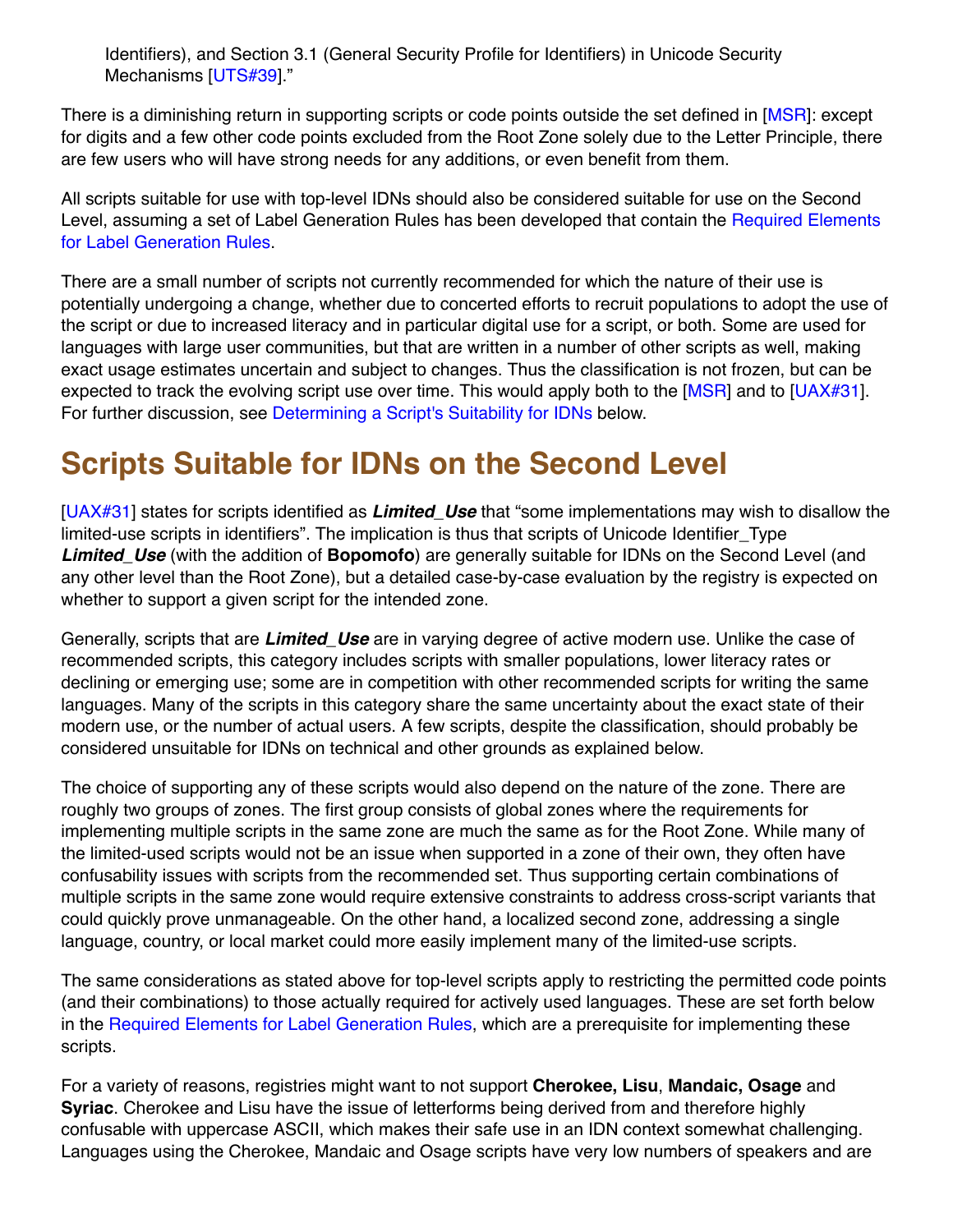considered threatened. Any speakers are likely to use a different language online. Syriac appears limited to religious use. For further discussion, see Determining a Script's Suitability for IDNs below.

Before supporting any of these scripts on the second or any other level, a registry is advised to work with the affected community to understand the issues involved; some of the scripts would require a fair amount of research, as well as technical and linguistic expertise in constructing the LGR. The LGRs for many of the South or South East Asian Brahmi derived Abugidas, for example, can be expected to require considerable investment in defining not simply the code point repertoire, but also the associated context rules that will make the LGR workable for a complex script.

There are a handful of scripts beyond this category that appear to have some indications of active, if rather limited modern use. If these indications solidify, the status for these scripts could be upgraded in the future. However, in all cases these would likely represent very modestly sized communities.

# **Scripts Considered Not Suitable for IDNs**

The scripts in this category have Unicode Identifier\_Type *Excluded* in [\[UAX#31\]](#page-9-0), although registries might consider even some of the *Limited\_Use* as not suitable, based on the discussion above.

The Unicode classification of "Excluded" is presented in [\[UAX#31\]](#page-9-0) without detailing the basis for that determination on a per script basis. The primary factors that argue for considering a script not suitable for IDNs include whether a script is particularly problematic, for example, the encoding model is not fully worked out or stable, or the elements are not normally arranged in linear sequence. Such scripts, despite their code points being PVALID, should be categorically considered unfit for identifiers.

Beyond rejection on technical grounds, the absence of any modern use (other than by scholars or digital archivists) should be seen as sufficient rationale to also consider the script unsuitable. The legitimate audience for IDNs for such scripts is limited to specialists or academic users—for anyone else, labels in these scripts are uninterpretable and therefore incapable of expressing useful mnemonics. Instead, if carelessly supported in the same zone as modern scripts, they can make attractive tools for spoofing.

Many extinct scripts may be particularly problematic in this regard. Their letter shapes are often stylized; either by design or because modern fonts do not attempt to faithfully render the appearance, for example where the originals were incised in stone. In some cases, now defunct scripts devised for local orthographies by missionaries suffer from overlap in letter shapes with modern scripts that served as their template. In these cases, supporting such a script in the same zone as the modern script would require strong attention to cross-script variants; however, many of the historic and extinct scripts have not been well-researched in that regard.

For further discussion, see Determining a Script's Suitability for IDNs below.

# **Determining a Script's Suitability for IDNs**

In reviewing scripts for their suitability for IDNs, it is generally *not possible* to reduce everything to a single "score" and then set some "suitability threshold". The main reason why this approach is not successful lies in the multidimensional nature of the problem: there are many independent factors that may influence both the desirability and suitability of a script in both positive and negative ways. Depending on the overall nature of the script, one or more of these factors may take on greater importance and ultimately drive the decision to recommend a script or to consider it merely "suitable" in a generic way, or even to recommend that it not be supported as being unsuitable for use in domain names.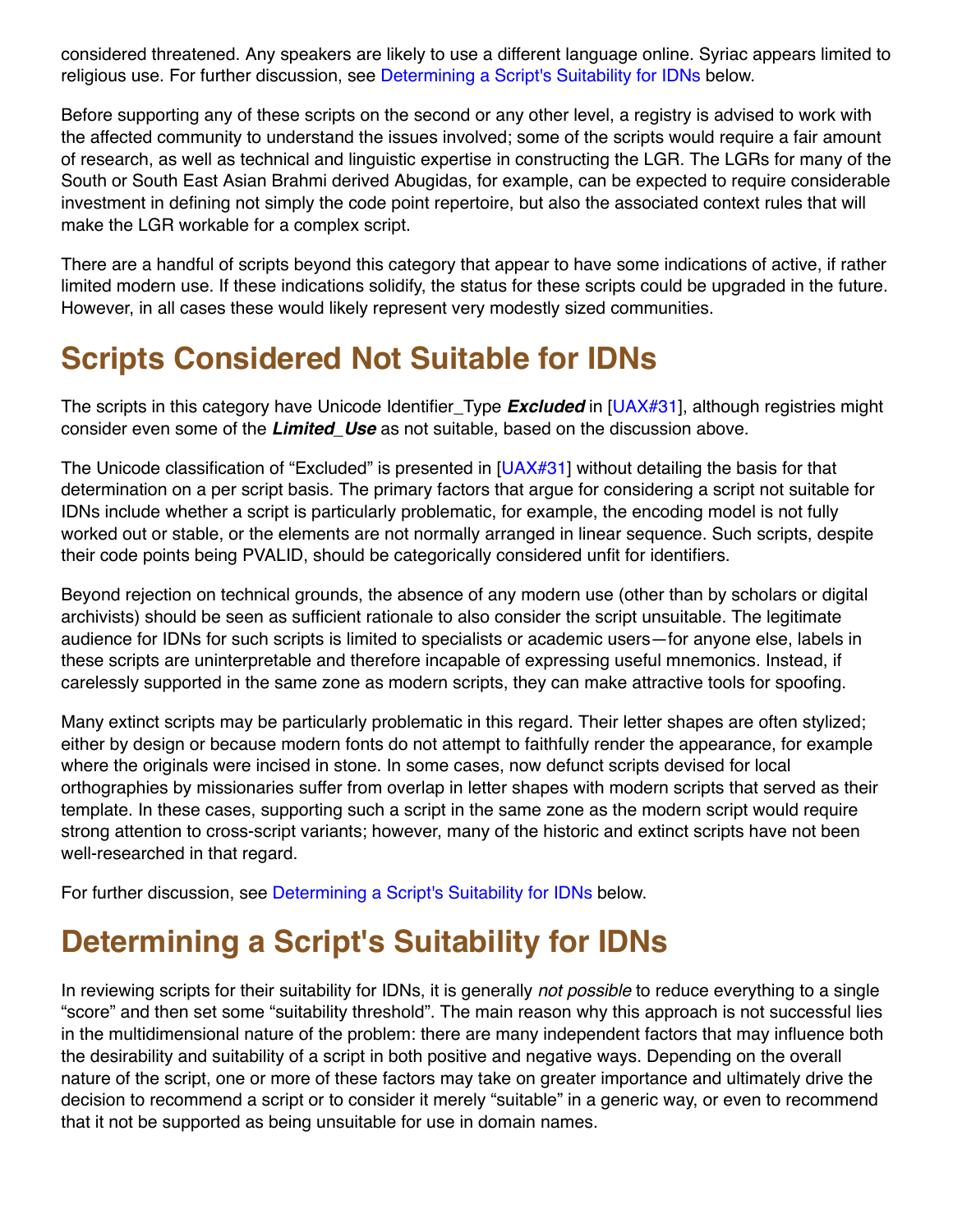Different factors may come into play depending on the nature of the zone. As noted in [[RFC6912](#page-9-4)] the Root Zone as a single global resource must be managed in a more restrictive manner than the Second Level or below. Zones that support only a single script or a single language are not exposed to some of the issues of cross-script, or cross-repertoire confusability and variants that can be relevant for the security of zones that allow labels from different scripts to coexist.

In the following, we list some of the general factors and their typical effect on the determination of script suitability. It has to be understood, though, that the actual determinations that go into classifications such as those presented above are the result of expert judgment influenced by these factors — and not the result of some testable "algorithm". In a similar vein, a registry deciding to support a script in a particular zone would weigh these factors individually, making the necessary tradeoffs between any competing ones.

One key factor is based on demand, or potential demand, by a given community, particularly one associated with a sovereign entity or other territory. In some ways, the anticipated demand is one of the more subjective factors, and one that is perhaps most subject to being affected by changes in the community over time: from increased literacy, to more thorough adoption of a given script, and finally to greater use of digital means of communication. Because direct statistics of the use of scripts are unavailable, the available information on the principal languages for the script, their population, their status (e.g. whether vigorous or threatened), as well as literacy of their speakers may be substituted.

Because IDNs are about accessing information and services that are provided online, some of the metrics (such as the prevalence of printed material) that would be used in gauging whether to encode a script are less useful in the present context. In contrast, the degree to which the script is used online in social media or publications and data intended for general audiences (and covering everyday topics) can serve as an indicator on favor of support in IDNs.

Issues that make a script particularly challenging from a security point of view may argue strongly against supporting a script. No amount of popular demand changes the technological obstacles based in the design and encoding of a script. However, some of these factors may have to be weighed differently based on the nature of the intended zone for which the script is to be used, and whether the script is used together with other scripts in the same zone. By this we mean whether labels could be registered in *either* of the scripts, not as mixed-script labels (outside the mixed script writing systems of the Far East).

In a few cases, a script may have an unusual feature not well-captured by these general factors.

#### **Factors Supporting Use with IDNs**

- 1. The script is in widespread, everyday, common use in a large user population. With one exception, this is equivalent to being classified with Identifier\_Type *Recommended* in [[UAX#31\]](#page-9-0). The exception is Bopomofo, for which the common use is for phonetic transcription of Chinese in educational settings, and which based on this limitation has been excluded from the Root Zone LGR [[RZ-LGR](#page-9-1)].
- 2. The script is in everyday, common use in a smaller population, either a growing one as adaptation of the script, literacy rates or degree of digital communications are changing, or it is used in smaller community, but with strong institutional support, for example an official script associated with a sovereign entity.
- 3. There is definite evidence of the script being used online, for both displayed user names and contents covering everyday topics on social media (such as Twitter and even the written descriptions and comments for YouTube videos); and there are general purpose online publications (news sites) or data collections in that script (Wikipedia). Online search readily discovers such content.
- 4. Supporting the script in IDNs presents few technical or security challenges: simple shapes without complex behavior that have a characteristic and not easily confused appearance.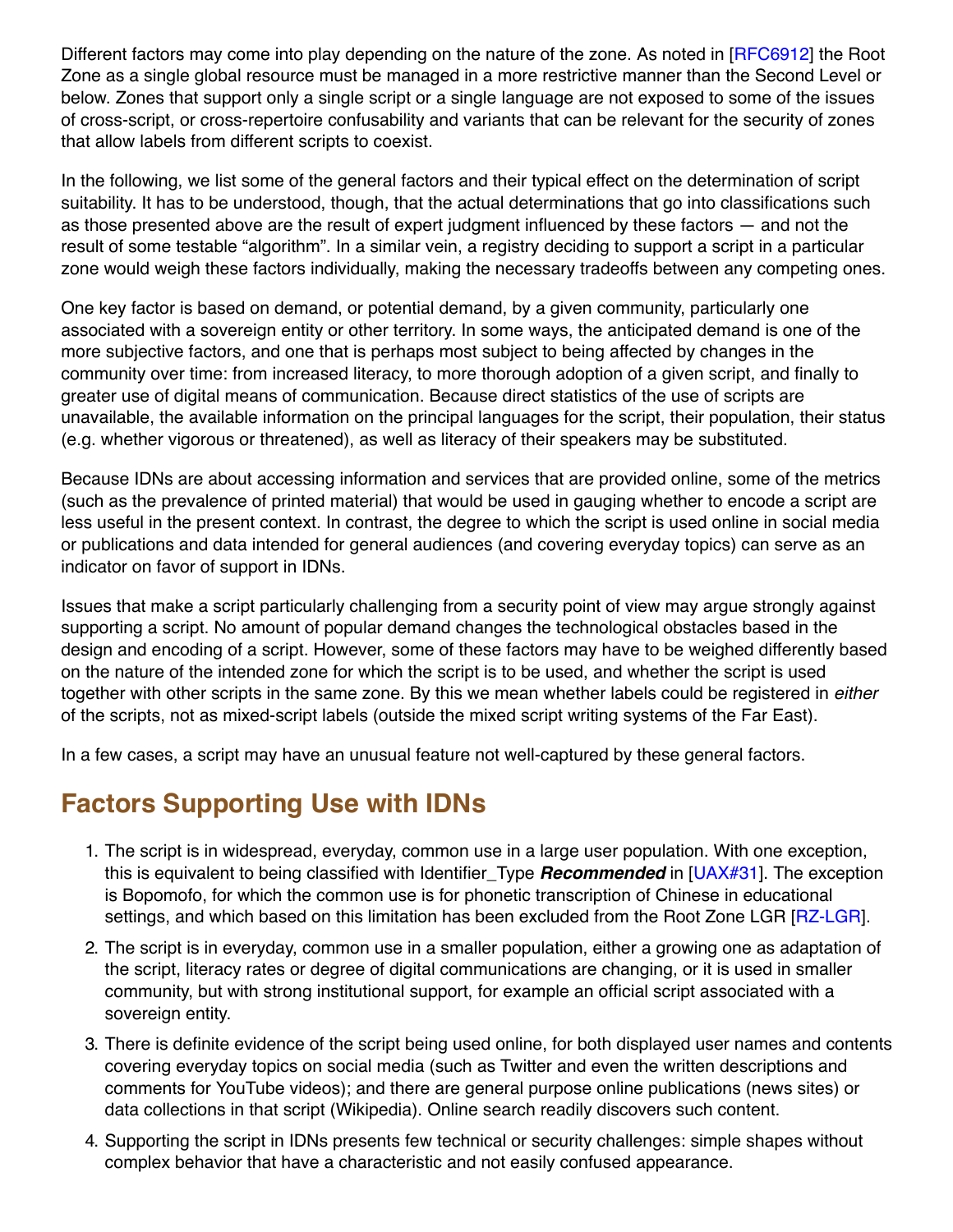5. For some zones, usage in a more limited domain, such as religious or scholarly contexts might not be an obstacle if the writing is well standardized and there is a community of users able to communicate in and actively use that writing system in ways that are relevant to IDNs.

## **Factors Making Use with IDNs less Desirable**

- 1. The encoding model for the script is unstable. While the codes have been assigned in Unicode, the rules of how to interpret and render them may still be argued about. This is of course an exceptional situation. It is slightly more common for an individual code point to come into question. In all these cases, such instability should be seen as an absolute disqualification for the script or the code point.
- 2. The orthography for the principal language(s) using the script may be unstable. This should disqualify the use of this script for network identifiers for those languages.
- 3. The script may have been added to Unicode very recently. (At the time of this writing, the latest published version of Unicode is Version 13.0.0 and updates typically occur every year). It takes a few years, usually, before fonts and operating systems are updated to handle a newly encoded script. For scripts requiring complex rendering support, it is not enough for users to be able to load a font. Individual code points added to an existing script, may be supported sooner as they would "slot into" existing systems. However, many such extensions may be for specialized or limited use, and it would therefore not be harmful to "walk it slow" when it comes to updating a registry to a new Unicode version.
- 4. The IDNA2008 tables on the IANA registry [\[IDNAREG](#page-8-6)] may not be ready for the latest version. Because [\[IDNA2008\]](#page-8-1) allows exceptions to the PVALID status computed from Unicode properties, it is a prudent thing to not support scripts or code points not yet in [\[IDNAREG\]](#page-8-6).
- 5. The script may not be used for writing text. Some script codes are given to notational systems that by nature are unsuitable for IDNs.
- 6. The script is in limited use. For some scripts, the modern user community can measure in the few hundreds. Many scripts do not have living native users at all, but may have some degree of scholarly use. For some scripts, while there may be ongoing use in publication of religious texts, for example, there may not be all the other types of uses for which IDNs are so essential. There may be lack of effective demand for supporting that script.
- 7. There is limited evidence of the script being used online; or online search primarily brings up "how to learn this script/language" sites.
- 8. Issues around confusability or variants may be particularly challenging to settle and account for. Some scripts use combined forms for certain letter combinations. Unlike the familiar ligatures in the Latin script, these may be mandatory and number in the hundreds. The changes in shape, compared to the nominal appearance may be substantial.
- 9. Issues around required context and what sequences can be rendered reliably for a script may be difficult to ascertain (particularly for ancient or little used scripts), or the resultant context rules and other constraints may be challenging and complex. Unless there is a strong perceived demand for such a script, it may be better to "walk away".

## <span id="page-5-0"></span>**Required Elements of Label Generation Rules**

In evaluating scripts for their suitability with respect to IDNs, we are making the tacit assumption that this support is based on having defined a set of Label Generation Rules (LGR) for that script in a given zone (or for a language in that script). For more details on LGRs, see [[RFC7940](#page-9-5)]. For examples, see the Root Zone LGR [[RZ-LGR](#page-9-1)] and the Second Level Reference LGRs [[Level2-Ref\]](#page-8-7).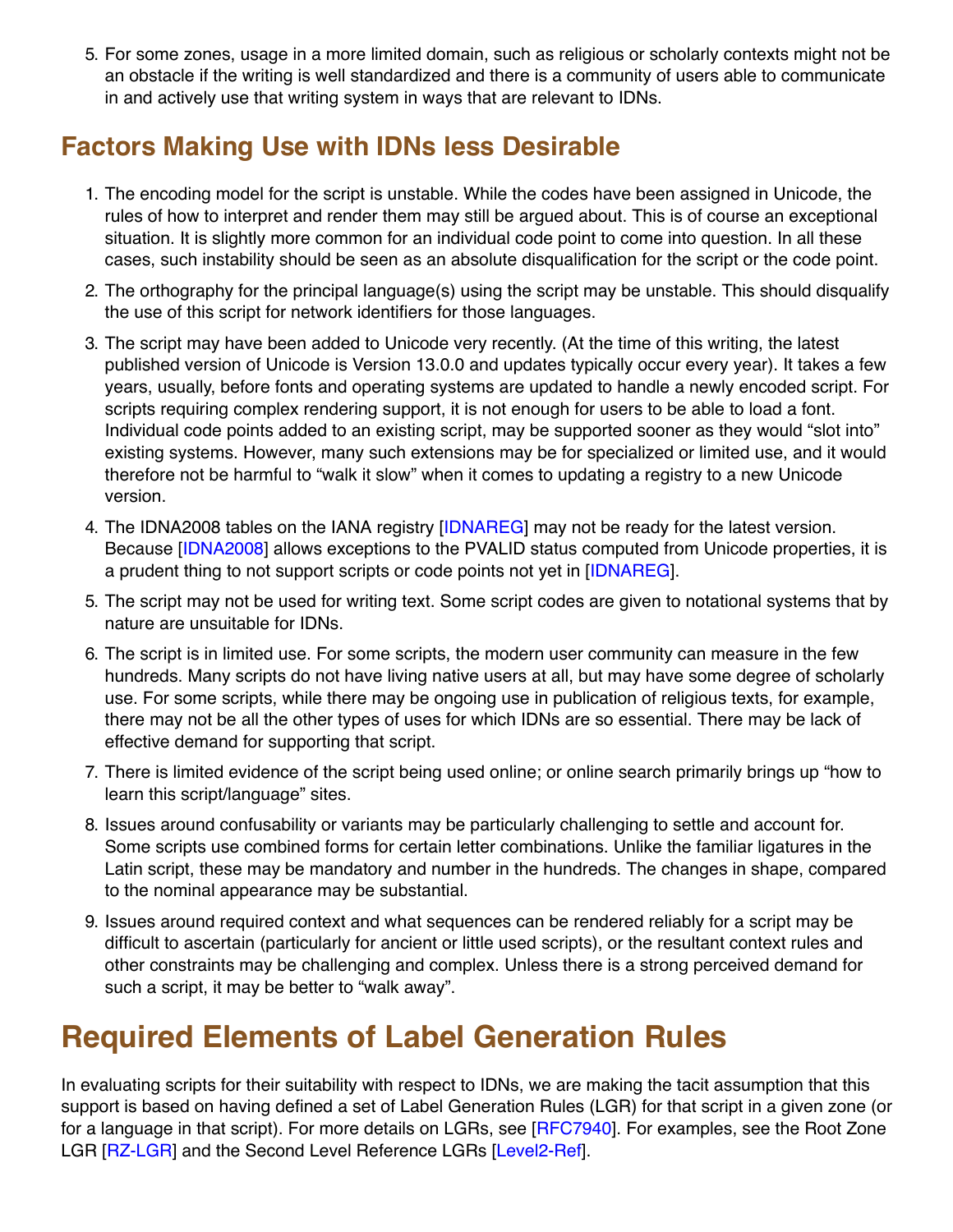In particular, when addressing the suitability of a script for IDNs, we presuppose a well-designed LGR for that script containing the required elements outline here.

#### **Repertoire: selecting a subset**

Almost no script in Unicode consists only of characters that are available for identifiers as defined in [\[IDNA2008](#page-8-1)]. Instead, almost all script blocks in Unicode contain extensions for specialized use: phonetics, poetry, editorial or liturgical annotations, transcription of historic or archaic languages written in the script, and so on. Even users familiar with a script may not be familiar with such specialized characters and may have difficulty recognizing or entering them; or they may confuse them with similar looking commonly-used characters.

In several cases, Unicode even collects under the same script identifier several rather distinct writing systems, which may not be compatible with each other, or equally suitable for IDNs. Allowing any and all extensions for a given script could compromise the usability or security of a zone. As a result, not all code points are equally available or well-suited for IDNs.

In [[RFC5890](#page-8-4)], IDNA 2008 makes it a mandatory requirement for registries to restrict IDNs to address confusability, security and stability concerns—beyond the algorithm for shortlisting characters mostly based on Unicode properties defined in [[RFC5892\]](#page-9-6). The actual repertoire for a script's LGR should be constructed by adding only those code points strictly needed for IDNs and generally available to and recognized by users of the zone. That selection is assumed to follow the principles laid out in [[RFC6912](#page-9-4)].

Outside the Root Zone, one of the items to be considered in selecting a subset is whether the script supports a set of native digits, and whether they are part of the modern use of the script and should therefore be included, whether alone, or in parallel with the European digits (ASCII digits).

## **Context and Whole Label Evaluation (WLE) Rules: adding constraints**

Unlike the Latin script or the Han ideographs, for the many Unicode scripts random or arbitrary sequences of letters or marks are not supported. Users as well as rendering engines or fonts may not be able to process such sequences correctly or reliably. Some unexpected variations may result in sequences that are indistinguishable from the expected sequence (both may be rendered the same). For these reasons, LGRs for many scripts require carefully designed context rules that prevent the formation of sequences that are unsupported or "can't occur" in the script. This is different from sequences that merely "don't occur" in a given language; the latter would be too tight a standard for identifiers as it would amount to enforcing "spelling rules".

In multiword identifiers that drop spaces, some atypical combinations might occur at word boundaries. If these do not lead to rendering issues, they can be allowed in identifiers, as can some subsets of arbitrary sequences that are tolerated by users and reliably rendered.

For scripts of the Abugida type, any code point sequences generally must represent well-formed syllables. Reading and writing for these scripts proceeds on the basis of the syllable, even if Unicode encodes the underlying letters or building blocks. For a lower-level zone that is under the control of and used within a single entity, it may be possible to rely on users to only enter legible and recognizable text. The same is not advisable, for example, for a public zone on the second or third level: the security implications would be significant. For some scripts, the required rules can be complex.

Right-to-left (RTL) scripts are displayed using the Unicode Bidi Algorithm [[UAX#9\]](#page-9-7). Mixing directions in a fully qualified domain name (FQDN) can lead to ambiguous display, therefore, IDNs from RTL scripts must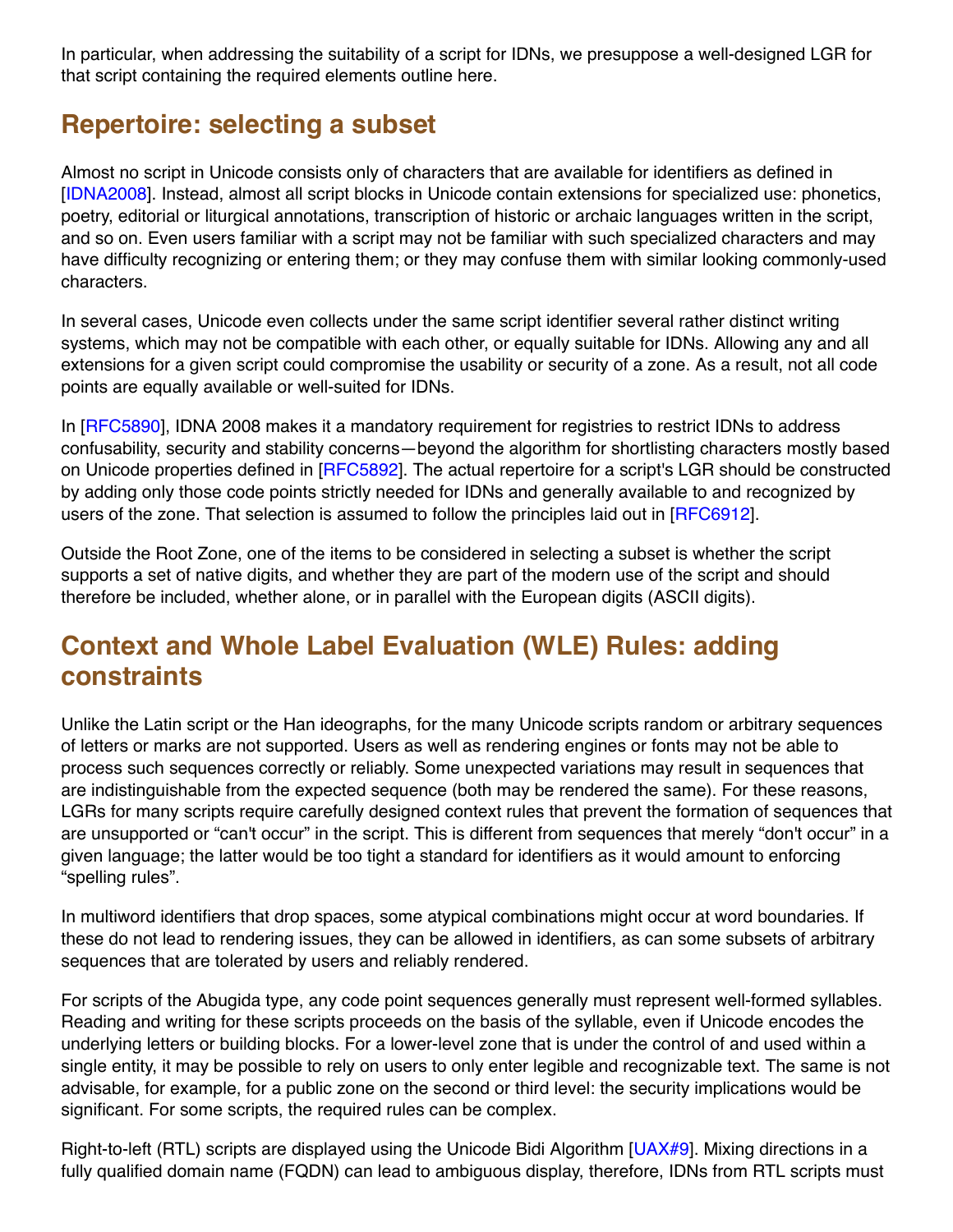conform to the additional restrictions laid out in [[RFC5893](#page-9-8)]:

"the most important example of non-permitted labels being labels that mix Arabic and European digits (AN and EN) inside an RTL label, and labels that use AN in an LTR label".

In practice, these restrictions may be satisfied by a combination of repertoire restrictions and context or WLE rules.

#### **Variants: maintaining identifier uniqueness**

Several scripts in Unicode have two or more letters or digits of exactly the same appearance, and some may have multiple code point sequences that look alike. The same can be true for letter shapes or sequences across closely related scripts. The underlying reason is that Unicode considers letters distinct when they are part of different case pairs, have different positional shaping or digit properties as well as have different script properties. Certain basic letter forms (line, circle, half circle) may be indistinguishable even across otherwise unrelated scripts if presented out of context.

Other scripts may have alternative characters that are the same when sounded out, or have the same, interchangeable meaning, despite different appearance. All of these scripts require an LGR that addresses the security and usability issues posed by such variants. [\[RFC5894\]](#page-9-2) states:

"For many scripts, the use of variant techniques such as those as described in the JET specification for the CJK script [\[RFC3743\]](#page-8-8) and its generalization [[RFC4290\]](#page-8-9), and illustrated for Chinese by the tables provided by the Chinese Domain Name Consortium [[RFC4713\]](#page-8-10) may be helpful in reducing problems that might be perceived by users."

The variant mechanism in [\[RFC7940\]](#page-9-5) provides a generalized and fully machine-processable approach to prevent collisions between labels that are composed entirely of look-alike or otherwise equivalent characters. See [\[RFC8228](#page-9-9)] for guidance on defining LGRs for variants and [[RZ-LGR](#page-9-1)] or [[Level2-Ref](#page-8-7)] for further discussion and examples.

Beyond look-alikes or characters that can be seen as equivalent according to the communities who use them, there is a wider set of confusability issues. For scripts that have a Root Zone LGR [[RZ-LGR\]](#page-9-1) or Second Level Reference LGR [\[Level2-Ref\]](#page-8-7), the issues of look-alikes and other variants have been extensively researched and codified; in some cases, additional observations on confusability have been documented. For most other scripts, all that information would have to be developed by any registry looking at safely using that script for IDNs, particularly on the Second Level, or in any zone supporting multiple scripts.

# **Conclusion**

The report presents the classification of scripts for use in identifiers undertaken by the Unicode Standard in [\[UAX#31](#page-9-0)] and explains how this is applicable to determining the suitability for use of a script with IDNs on the top-level or for other levels. While the decision on the scope of the Root Zone lies with the [[RZ-LGR](#page-9-1)] process, the results tally with the set of *Recommended* set of scripts from [[UAX#31\]](#page-9-0) (with one exception). All of these scripts are also suitable for the Second Level. Within each script as defined in the Unicode Standard, there are many code points that are not themselves recommended. Registries wishing to support these scripts can leverage the [\[MSR](#page-8-0)], the LGRs developed for the Root Zone [\[RZ-LGR\]](#page-9-1) or Second-level Reference LGRs [\[Level2-Ref\]](#page-8-7) when applying the restrictions mandated in [[RFC5890](#page-8-4)].

With few exceptions, scripts classified as *Limited\_Use* are generally suitable for the Second Level (and all levels other than the Root Zone), but their support should be evaluated on a case-by-case basis by the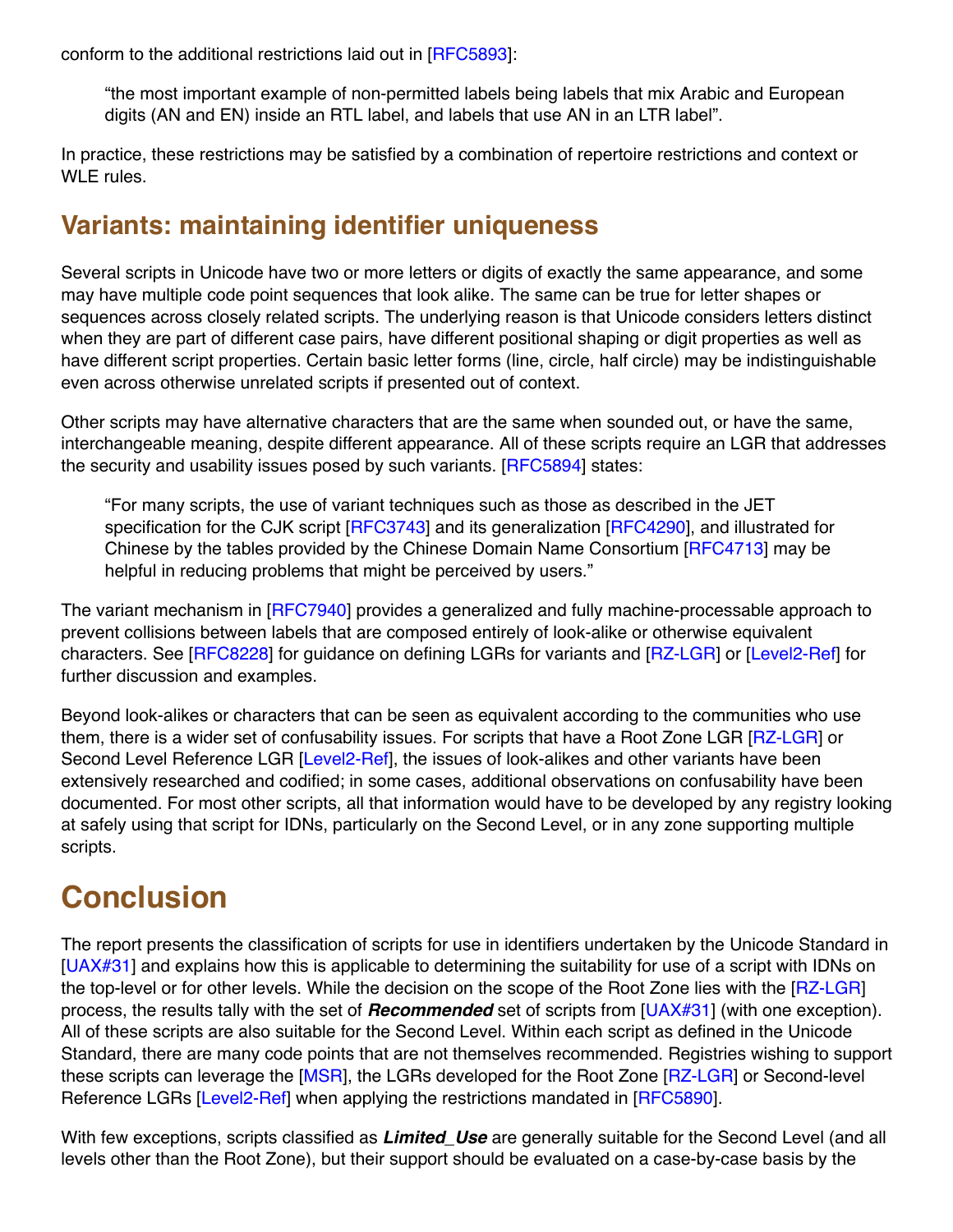registry. The report presents the factors that would go into making such a decision and sets out the required elements for any LGR implementing such a script. When developing an LGR for these scripts, registries would have to work with the relevant communities to research and understand how to apply the restrictions mandated in [\[RFC5890](#page-8-4)].

Scripts in the *Excluded s*et combine scripts that are categorically unsuitable for identifiers on technical grounds with scripts that may be challenging to implement and for which limited information is available. Common to all is the absence of a modern native user community that would be able to use these scripts for useful mnemonic identifiers in a familiar language. Generally, the only users of these scripts are specialists, such as scholars or digital archivists, who conduct their everyday online transactions in some modern language instead. Together with the often problematic and little understood nature of these scripts, that makes them unattractive targets for developing the requisite label generation rules.

# **Contributors**

This report was created by Asmus Freytag and Michel Suignard, with ICANN staff support by Sarmad Hussain and Pitinan Kooarmornpatana.

# **Table of References**

The following lists the references cited in this report.

<span id="page-8-10"></span><span id="page-8-9"></span><span id="page-8-8"></span><span id="page-8-7"></span><span id="page-8-6"></span><span id="page-8-5"></span><span id="page-8-4"></span><span id="page-8-3"></span><span id="page-8-2"></span><span id="page-8-1"></span><span id="page-8-0"></span>

| [EGIDS]         | Lewis and Simons, "EGIDS: Expanded Graded Intergenerational Disruption Scale,"<br>documented in [SIL-Ethnologue] and summarized here:<br>https://en.wikipedia.org/wiki/Expanded_Graded_Intergenerational_Disruption_Scale_(EGIDS).                                                                             |
|-----------------|----------------------------------------------------------------------------------------------------------------------------------------------------------------------------------------------------------------------------------------------------------------------------------------------------------------|
| [IDNA2008]      | Faltstrom, P., Ed., "The Unicode Code Points and Internationalized Domain Names for<br>Applications (IDNA)," RFC 5892, August 2010,<br>https://www.rfc-editor.org/info/rfc5892.                                                                                                                                |
| [IDNAREG]       | IANA Registry: "IDNA Parameters". For Unicode 11.0 available at:<br>https://www.iana.org/assignments/idna-tables-11.0.0/idna-tables-11.0.0.xhtml.                                                                                                                                                              |
| [Level2-<br>Ref | ICANN, Reference LGRs for the Second Level,<br>https://www.icann.org/resources/pages/second-level-lgr-2015-06-21-en.                                                                                                                                                                                           |
| [MSR]           | ICANN, Root Zone Maximal Starting Repertoire (MSR),<br>https://www.icann.org/resources/pages/msr-2015-06-21-en                                                                                                                                                                                                 |
| [Procedure]     | Internet Corporation for Assigned Names and Numbers, "Procedure to Develop and Maintain<br>the Label Generation Rules for the Root Zone in Respect of IDNA Labels." (Los Angeles,<br>California: ICANN, March, 2013)<br>http://www.icann.org/en/resources/idn/variant-tlds/draft-Igr-procedure-20mar13-en.pdf. |
| [RFC3743]       | Konishi, K., Huang, K., Qian, H., and Y. Ko, "Joint Engineering Team (JET) Guidelines for<br>Internationalized Domain Names (IDN) Registration and Administration for Chinese,<br>Japanese, and Korean", RFC 3743, April 2004.                                                                                 |
| [RFC4290]       | Klensin, J., "Suggested Practices for Registration of Internationalized Domain Names (IDN)",<br>RFC 4290, December 2005.                                                                                                                                                                                       |
| [RFC4713]       | Lee, X., Mao, W., Chen, E., Hsu, N., and J. Klensin, "Registration and Administration<br>Recommendations for Chinese Domain Names", RFC 4713, October 2006.                                                                                                                                                    |
| [RFC5890]       | Klensin, J., "Internationalized Domain Names for Applications (IDNA): Definitions and<br>Document Framework," RFC 5890, August 2010,<br>https://www.rfc-editor.org/info/rfc5890                                                                                                                                |
| [RFC5891]       | Klensin, J., "Internationalized Domain Names in Applications (IDNA): Protocol," RFC 5891,<br>August 2010,<br>https://www.rfc-editor.org/info/rfc5891                                                                                                                                                           |
|                 |                                                                                                                                                                                                                                                                                                                |